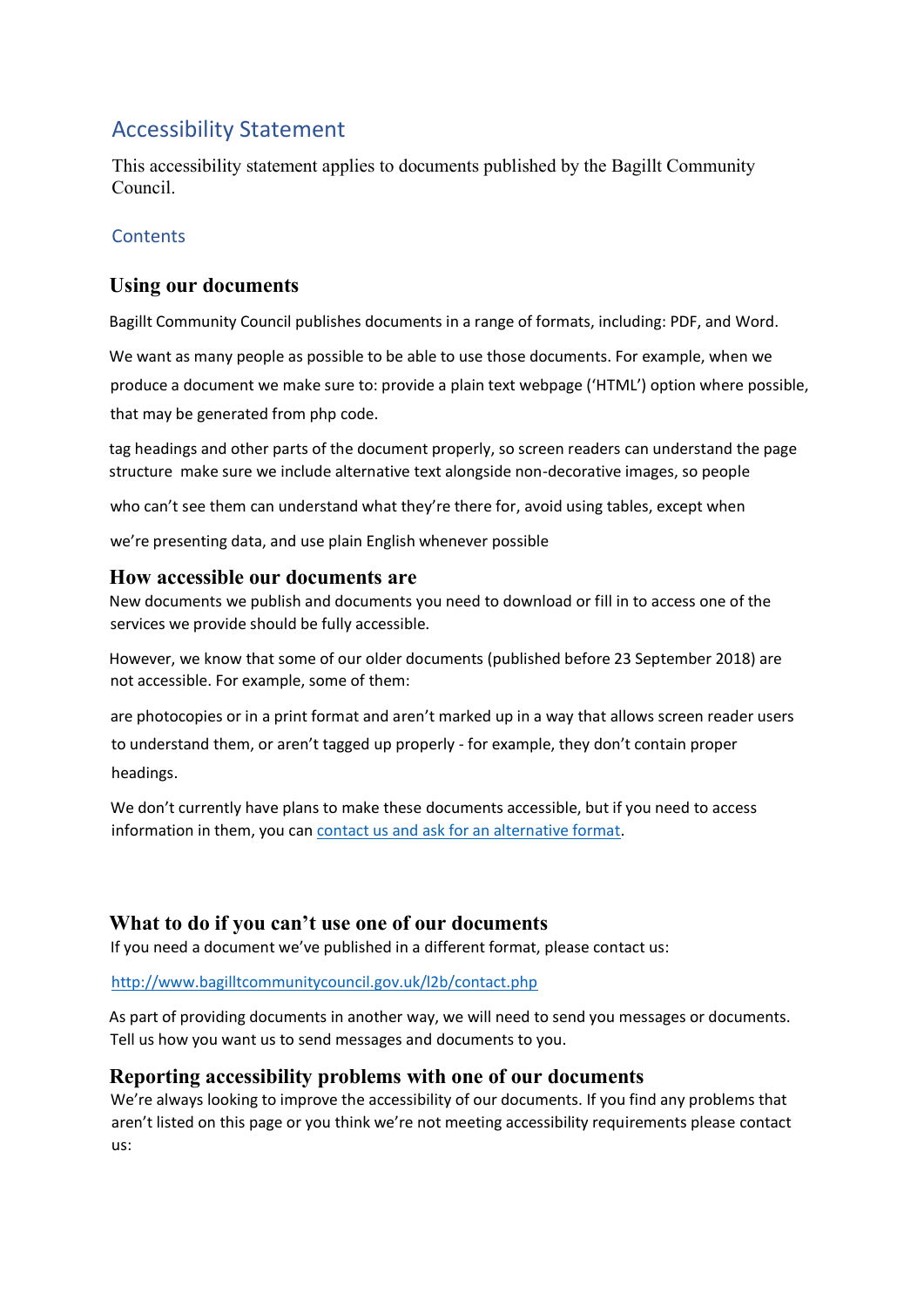#### **Enforcement procedure**

In England, Wales and Scotland, the Equality and Human Rights Commission (EHRC) is responsible for enforcing the Public Sector Bodies (Websites and Mobile Applications) (No. 2) Accessibility Regulations 2018 (the 'accessibility regulations'). If you're not happy with how we respond to your complaint, contact the [Equality](https://www.equalityadvisoryservice.com/) [Advisory](https://www.equalityadvisoryservice.com/) [and](https://www.equalityadvisoryservice.com/) [Support](https://www.equalityadvisoryservice.com/) [Service](https://www.equalityadvisoryservice.com/) [\(EASS\).](https://www.equalityadvisoryservice.com/)

#### **Technical information about the accessibility of our documents**

Bagillt Community Council is committed to making our documents accessible, in accordance with the Public Sector Bodies (Websites and Mobile Applications) (No. 2) Accessibility Regulations 2018.

The documents Bagillt Community Council publishes are partially compliant with the Web Content Accessibility Guidelines version 2.1 AA standard, due to the non-compliances listed below.

### **Non accessible content**

#### **The content listed below is non-accessible for the following reasons.**

#### *Non compliance with the accessibility regulations*

Some of our documents are not properly tagged, or do not use accessible headings or structures. This means that they do not meet the success criteria for navigation set out in standard 1.3.1 of th[e](http://www.w3.org/TR/WCAG21/) [Web](http://www.w3.org/TR/WCAG21/) [Content](http://www.w3.org/TR/WCAG21/) [Accessibility](http://www.w3.org/TR/WCAG21/) [Guidelines](http://www.w3.org/TR/WCAG21/) [version](http://www.w3.org/TR/WCAG21/) [2.1](http://www.w3.org/TR/WCAG21/) [AA.](http://www.w3.org/TR/WCAG21/)

We are tagging and adding accessible headings and structures in all documents published after 23 September 2018. We aim to complete this as soon as we can.

When we publish new documents we'll make sure our use of tagging, headings and content structures meets accessibility standards.

Some of our documents include diagrams and other visual elements presented without a text alternative. This means that they do not meet the success criteria for perception set out in standard 1.1.1 of the [Web](http://www.w3.org/TR/WCAG21/) [Content](http://www.w3.org/TR/WCAG21/) [Accessibility](http://www.w3.org/TR/WCAG21/) [Guidelines](http://www.w3.org/TR/WCAG21/) [version](http://www.w3.org/TR/WCAG21/) [2.1](http://www.w3.org/TR/WCAG21/) [AA.](http://www.w3.org/TR/WCAG21/)

We are adding text alternatives to visual elements in all documents produced after 23 September 2018, that fail to meet the accessibility guidelines. We aim to complete this as soon as we can. When we publish new documents we'll make sure our use of diagrams and other visual elements meet accessibility standards.

Some of our documents (including some produced before 23 September 2018) are essential to providing our services. For example, we may still have some PDFs with information on how users can access our services, and forms that are not accessible. We are fixing these or replacing them with accessible HTML pages as soon as we can.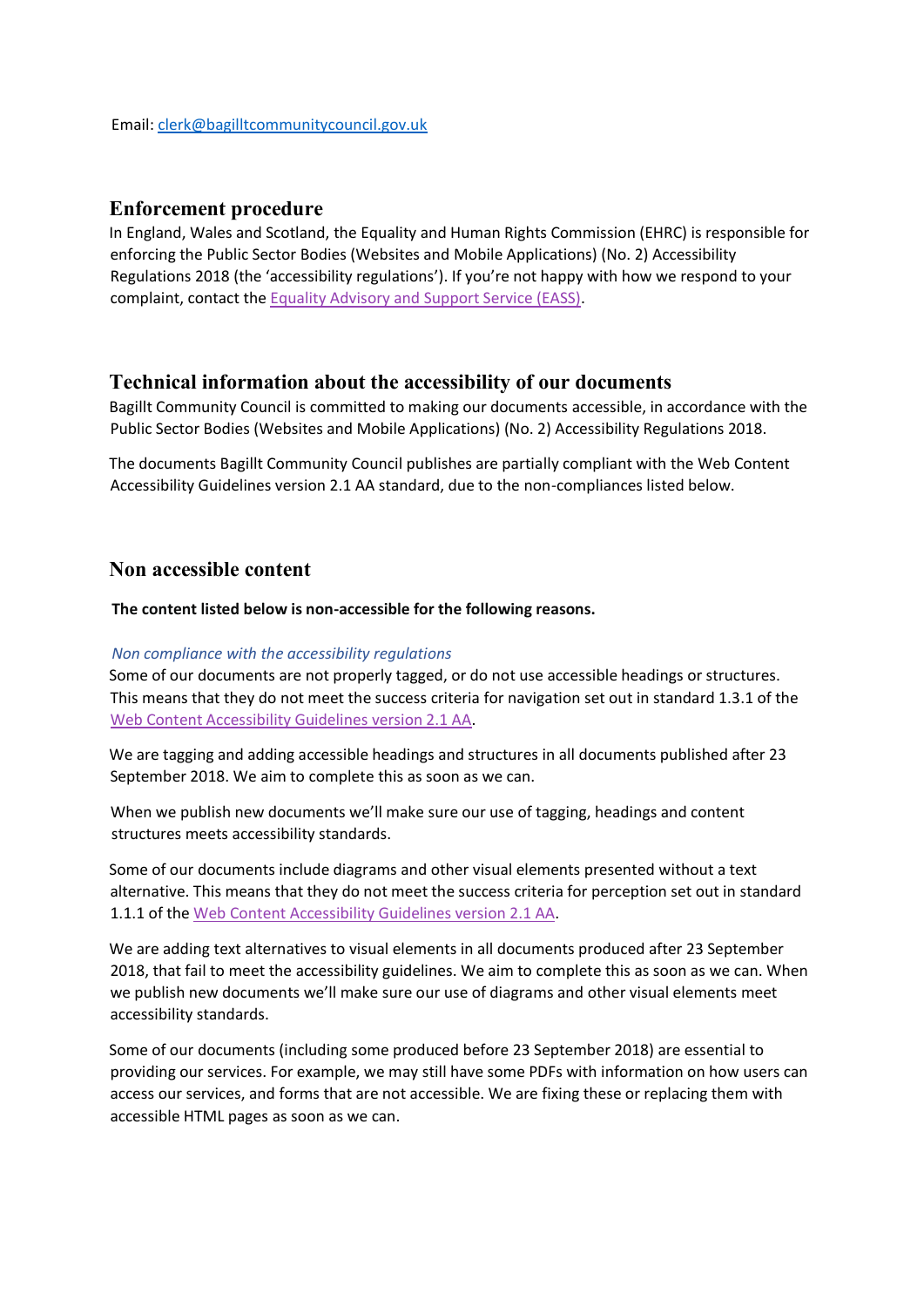Some of the documents we publish are produced by third parties. We are not always able to make these fully compliant, for example adding alternative text to images or diagrams. This means that they do not meet the success criteria for perception set out in standard 1.1.1 of th[e](https://www.w3.org/TR/WCAG21) [Web](https://www.w3.org/TR/WCAG21) [Content](https://www.w3.org/TR/WCAG21) [Accessibility](https://www.w3.org/TR/WCAG21) [Guidelines](https://www.w3.org/TR/WCAG21) [version](https://www.w3.org/TR/WCAG21) [2.1](https://www.w3.org/TR/WCAG21) [AA.](https://www.w3.org/TR/WCAG21)

We have informed third parties of our accessibility requirements but sometimes we have to publish documents at short notice that are not accessible. Where possible, we will fix these as soon as we can.

### **Content that's not within the scope of the accessibility regulations**

Some of our documents were produced in a print format before 23 September 2018. This type of document cannot be read by screen readers and other forms of assistive technology, so it fails to meet the success criteria for perception set out in standard 1.1.1 of the [Web](http://www.w3.org/TR/WCAG21/) [Content](http://www.w3.org/TR/WCAG21/) [Accessibility](http://www.w3.org/TR/WCAG21/) [Guidelines](http://www.w3.org/TR/WCAG21/) [version](http://www.w3.org/TR/WCAG21/) [2.1](http://www.w3.org/TR/WCAG21/) [AA.](http://www.w3.org/TR/WCAG21/)

Some of our documents produced before 23 September 2018 are not properly tagged, or do not use accessible headings or structures. This means that they do not meet the success criteria for navigation set out in standard 2.4.6 of the [Web](http://www.w3.org/TR/WCAG21/) [Content](http://www.w3.org/TR/WCAG21/) [Accessibility](http://www.w3.org/TR/WCAG21/) [Guidelines](http://www.w3.org/TR/WCAG21/) [version](http://www.w3.org/TR/WCAG21/) [2.1](http://www.w3.org/TR/WCAG21/) [AA.](http://www.w3.org/TR/WCAG21/)

The accessibility regulations don't require us to fix PDFs or other documents published before 23 September 2018 if they're not essential to providing our services. We don't plan to fix:

- non-statutory guidance that doesn't relate to the provision of a service
- consultation responses
- policy papers
- independent reports
- corporate reports
- correspondence
- transparency data
- Freedom of Information releases

Any new PDFs or Word documents we publish will meet accessibility standards.

You can request details of any information excluded from the scope of the Regulations by contacting us:

Email: clerk@bagilltcommunitycouncil.gov.uk

### **How we tested our documents**

We last tested a sample of our documents on 7 May 2021. The test was carried out by the Bagillt Web Design.

We tested:

PDF and Word documents, all Web pages